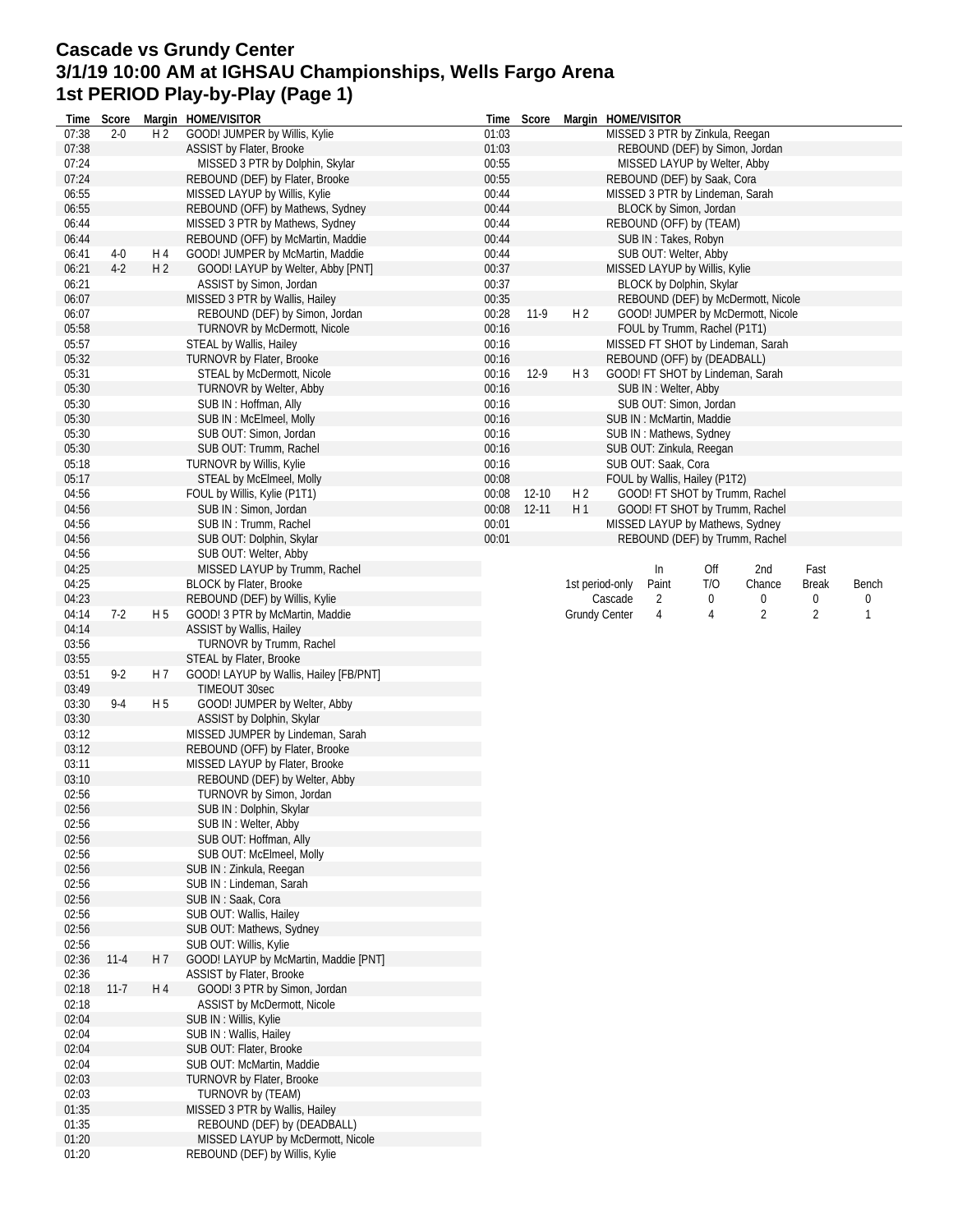## **Cascade vs Grundy Center 3/1/19 10:00 AM at IGHSAU Championships, Wells Fargo Arena 2nd PERIOD Play-by-Play (Page 1)**

| Time           | Score   |                | Margin HOME/VISITOR                                                 | Time           | Score   |                 | Margin HOME/VISITOR  |                         |                                                                |                                    |              |       |
|----------------|---------|----------------|---------------------------------------------------------------------|----------------|---------|-----------------|----------------------|-------------------------|----------------------------------------------------------------|------------------------------------|--------------|-------|
| 08:00          |         |                | SUB IN: Takes, Robyn                                                | 02:16          |         |                 |                      |                         | BLOCK by Simon, Jordan                                         |                                    |              |       |
| 08:00          |         |                | SUB OUT: Simon, Jordan                                              | 02:15          |         |                 |                      |                         | REBOUND (DEF) by Welter, Abby                                  |                                    |              |       |
| 07:50          |         |                | MISSED LAYUP by Trumm, Rachel                                       | 02:00          |         |                 |                      |                         | MISSED LAYUP by Flater, Brooke                                 |                                    |              |       |
| 07:50          |         |                | REBOUND (DEF) by Flater, Brooke                                     | 01:58          |         |                 |                      |                         | REBOUND (DEF) by Dolphin, Skylar                               |                                    |              |       |
| 07:34          |         |                | <b>TURNOVR by Mathews, Sydney</b>                                   | 01:50          |         |                 |                      |                         | MISSED LAYUP by Trumm, Rachel                                  |                                    |              |       |
| 07:33          |         |                | STEAL by McDermott, Nicole                                          | 01:49          |         |                 |                      |                         |                                                                | REBOUND (OFF) by McDermott, Nicole |              |       |
| 07:29          |         |                | FOUL by Wallis, Hailey (P2T3)                                       | 01:40          |         |                 |                      |                         | FOUL by Zinkula, Reegan (P1T5)                                 |                                    |              |       |
| 07:29          |         |                | SUB IN: Simon, Jordan                                               | 01:40          |         |                 |                      |                         | MISSED FT SHOT by Welter, Abby                                 |                                    |              |       |
| 07:29          |         |                | SUB OUT: Takes, Robyn                                               | 01:40          |         |                 |                      |                         | REBOUND (OFF) by (DEADBALL)                                    |                                    |              |       |
| 07:27          |         |                | FOUL by Flater, Brooke (P1T4)                                       | 01:40          |         |                 |                      |                         | MISSED FT SHOT by Welter, Abby                                 |                                    |              |       |
| 07:13          |         |                | MISSED LAYUP by Trumm, Rachel                                       | 01:39          |         |                 |                      |                         | REBOUND (OFF) by Trumm, Rachel                                 |                                    |              |       |
| 07:13          |         |                | REBOUND (DEF) by Flater, Brooke                                     | 01:28          |         |                 |                      |                         | MISSED JUMPER by Takes, Robyn                                  |                                    |              |       |
| 06:50          | 14-11   | $H_3$          | GOOD! LAYUP by Wallis, Hailey [PNT]                                 | 01:28          |         |                 |                      |                         | REBOUND (DEF) by Saak, Cora                                    |                                    |              |       |
| 06:50          |         |                | <b>ASSIST by Flater, Brooke</b>                                     | 01:24          |         |                 |                      |                         | FOUL by Simon, Jordan (P1T3)                                   |                                    |              |       |
| 06:32<br>06:19 | 14-13   | H <sub>1</sub> | GOOD! LAYUP by Welter, Abby [PNT]<br>MISSED JUMPER by Willis, Kylie | 01:24<br>01:24 |         |                 |                      |                         | MISSED FT SHOT by Willis, Kylie<br>REBOUND (OFF) by (DEADBALL) |                                    |              |       |
| 06:19          |         |                | <b>BLOCK by Welter, Abby</b>                                        | 01:24          | $16-17$ | V <sub>1</sub>  |                      |                         | GOOD! FT SHOT by Willis, Kylie                                 |                                    |              |       |
| 06:15          |         |                | REBOUND (DEF) by Trumm, Rachel                                      | 01:24          |         |                 |                      | SUB IN: Hoffman, Ally   |                                                                |                                    |              |       |
| 05:57          |         |                | MISSED 3 PTR by Welter, Abby                                        | 01:24          |         |                 |                      | SUB IN: Takes, Robyn    |                                                                |                                    |              |       |
| 05:57          |         |                | REBOUND (DEF) by Wallis, Hailey                                     | 01:24          |         |                 |                      |                         | SUB OUT: Trumm, Rachel                                         |                                    |              |       |
| 05:35          |         |                | TURNOVR by Flater, Brooke                                           | 01:24          |         |                 |                      | SUB IN : Willis, Kylie  |                                                                |                                    |              |       |
| 05:34          |         |                | STEAL by Welter, Abby                                               | 01:24          |         |                 |                      | SUB IN: Thoren, Lainy   |                                                                |                                    |              |       |
| 05:14          |         |                | MISSED JUMPER by Trumm, Rachel                                      | 01:24          |         |                 |                      | SUB OUT: Flater, Brooke |                                                                |                                    |              |       |
| 05:14          |         |                | REBOUND (DEF) by Flater, Brooke                                     | 01:24          |         |                 |                      |                         | SUB OUT: Lindeman, Sarah                                       |                                    |              |       |
| 04:58          |         |                | MISSED LAYUP by Willis, Kylie                                       | 00:56          |         |                 |                      |                         | MISSED LAYUP by Hoffman, Ally                                  |                                    |              |       |
| 04:58          |         |                | REBOUND (DEF) by (TEAM)                                             | 00:56          |         |                 |                      |                         | REBOUND (DEF) by Willis, Kylie                                 |                                    |              |       |
| 04:58          |         |                | SUB IN: McElmeel, Molly                                             | 00:43          |         |                 |                      |                         | TURNOVR by Zinkula, Reegan                                     |                                    |              |       |
| 04:58          |         |                | SUB IN: Hoffman, Ally                                               | 00:43          |         |                 |                      | SUB IN: Mathews, Sydney |                                                                |                                    |              |       |
| 04:58          |         |                | SUB OUT: Dolphin, Skylar                                            | 00:43          |         |                 |                      |                         | SUB OUT: Zinkula, Reegan                                       |                                    |              |       |
| 04:58          |         |                | SUB OUT: Trumm, Rachel                                              | 00:21          |         |                 |                      |                         | MISSED JUMPER by Welter, Abby                                  |                                    |              |       |
| 04:57          |         |                | TIMEOUT 30sec                                                       | 00:21          |         |                 |                      |                         | REBOUND (DEF) by Thoren, Lainy                                 |                                    |              |       |
| 04:41          | 14-15   | V <sub>1</sub> | GOOD! LAYUP by Simon, Jordan [PNT]                                  | 00:05          |         |                 |                      |                         | MISSED 3 PTR by Wallis, Hailey                                 |                                    |              |       |
| 04:30          |         |                | <b>TURNOVR by Wallis, Hailey</b>                                    | 00:05          |         |                 |                      |                         | REBOUND (OFF) by Thoren, Lainy                                 |                                    |              |       |
| 04:14          |         |                | MISSED JUMPER by Welter, Abby                                       | 00:01          |         |                 |                      |                         | FOUL by Hoffman, Ally (P1T4)                                   |                                    |              |       |
| 04:14          |         |                | REBOUND (DEF) by Wallis, Hailey                                     | 00:01          |         |                 |                      | SUB IN: Trumm, Rachel   |                                                                |                                    |              |       |
| 04:02          |         |                | TURNOVR by Willis, Kylie                                            | 00:01          |         |                 |                      | SUB OUT: Hoffman, Ally  |                                                                |                                    |              |       |
| 04:01          |         |                | STEAL by Hoffman, Ally                                              |                |         |                 |                      |                         |                                                                |                                    |              |       |
| 03:50          | $14-17$ | $V_3$          | GOOD! JUMPER by McDermott, Nicole [PNT]                             |                |         |                 |                      | In                      | Off                                                            | 2nd                                | Fast         |       |
| 03:37          |         |                | MISSED 3 PTR by Wallis, Hailey                                      |                |         | 2nd period-only |                      | Paint                   | T/O                                                            | Chance                             | <b>Break</b> | Bench |
| 03:37          |         |                | REBOUND (OFF) by Flater, Brooke                                     |                |         |                 | Cascade              | 6                       | 2                                                              | 0                                  | 0            | 0     |
| 03:33          |         |                |                                                                     |                |         |                 |                      | 2                       |                                                                |                                    |              | 0     |
|                |         |                |                                                                     |                |         |                 | <b>Grundy Center</b> |                         | 0                                                              | 1                                  | 0            |       |
| 03:33          | $15-17$ | V <sub>2</sub> | FOUL by McElmeel, Molly (P1T2)<br>GOOD! FT SHOT by Flater, Brooke   |                |         |                 |                      |                         |                                                                |                                    |              |       |
| 03:33          |         |                | MISSED FT SHOT by Flater, Brooke                                    |                |         |                 |                      |                         |                                                                |                                    |              |       |
| 03:33          |         |                | REBOUND (OFF) by Wallis, Hailey                                     |                |         |                 |                      |                         |                                                                |                                    |              |       |
| 03:33          |         |                | SUB IN: Trumm, Rachel                                               |                |         |                 |                      |                         |                                                                |                                    |              |       |
| 03:33          |         |                | SUB IN: Dolphin, Skylar                                             |                |         |                 |                      |                         |                                                                |                                    |              |       |
| 03:33          |         |                | SUB IN: Takes, Robyn                                                |                |         |                 |                      |                         |                                                                |                                    |              |       |
| 03:33          |         |                | SUB OUT: McElmeel, Molly                                            |                |         |                 |                      |                         |                                                                |                                    |              |       |
| 03:33          |         |                | SUB OUT: Welter, Abby                                               |                |         |                 |                      |                         |                                                                |                                    |              |       |
| 03:33          |         |                | SUB OUT: Simon, Jordan                                              |                |         |                 |                      |                         |                                                                |                                    |              |       |
| 03:33          |         |                | SUB IN: Zinkula, Reegan                                             |                |         |                 |                      |                         |                                                                |                                    |              |       |
| 03:33          |         |                | SUB IN: Saak, Cora                                                  |                |         |                 |                      |                         |                                                                |                                    |              |       |
| 03:33          |         |                | SUB IN: Lindeman, Sarah                                             |                |         |                 |                      |                         |                                                                |                                    |              |       |
| 03:33          |         |                | SUB OUT: McMartin, Maddie                                           |                |         |                 |                      |                         |                                                                |                                    |              |       |
| 03:33          |         |                | SUB OUT: Mathews, Sydney                                            |                |         |                 |                      |                         |                                                                |                                    |              |       |
| 03:33          |         |                | SUB OUT: Willis, Kylie                                              |                |         |                 |                      |                         |                                                                |                                    |              |       |
| 03:30          |         |                | MISSED LAYUP by Wallis, Hailey                                      |                |         |                 |                      |                         |                                                                |                                    |              |       |
| 03:30          |         |                | <b>BLOCK by McDermott, Nicole</b>                                   |                |         |                 |                      |                         |                                                                |                                    |              |       |
| 03:29          |         |                | REBOUND (OFF) by Wallis, Hailey                                     |                |         |                 |                      |                         |                                                                |                                    |              |       |
| 03:29          |         |                | SUB IN: Welter, Abby                                                |                |         |                 |                      |                         |                                                                |                                    |              |       |
| 03:29          |         |                | SUB OUT: Takes, Robyn                                               |                |         |                 |                      |                         |                                                                |                                    |              |       |
| 03:22          |         |                | TURNOVR by Saak, Cora                                               |                |         |                 |                      |                         |                                                                |                                    |              |       |
| 03:10          |         |                | TURNOVR by McDermott, Nicole                                        |                |         |                 |                      |                         |                                                                |                                    |              |       |
| 03:08          |         |                | STEAL by Lindeman, Sarah                                            |                |         |                 |                      |                         |                                                                |                                    |              |       |
| 02:45          |         |                | MISSED 3 PTR by Zinkula, Reegan                                     |                |         |                 |                      |                         |                                                                |                                    |              |       |
| 02:45          |         |                | REBOUND (DEF) by McDermott, Nicole                                  |                |         |                 |                      |                         |                                                                |                                    |              |       |
| 02:35          |         |                | TURNOVR by Welter, Abby                                             |                |         |                 |                      |                         |                                                                |                                    |              |       |
| 02:35<br>02:35 |         |                | SUB IN: Simon, Jordan<br>SUB OUT: Hoffman, Ally                     |                |         |                 |                      |                         |                                                                |                                    |              |       |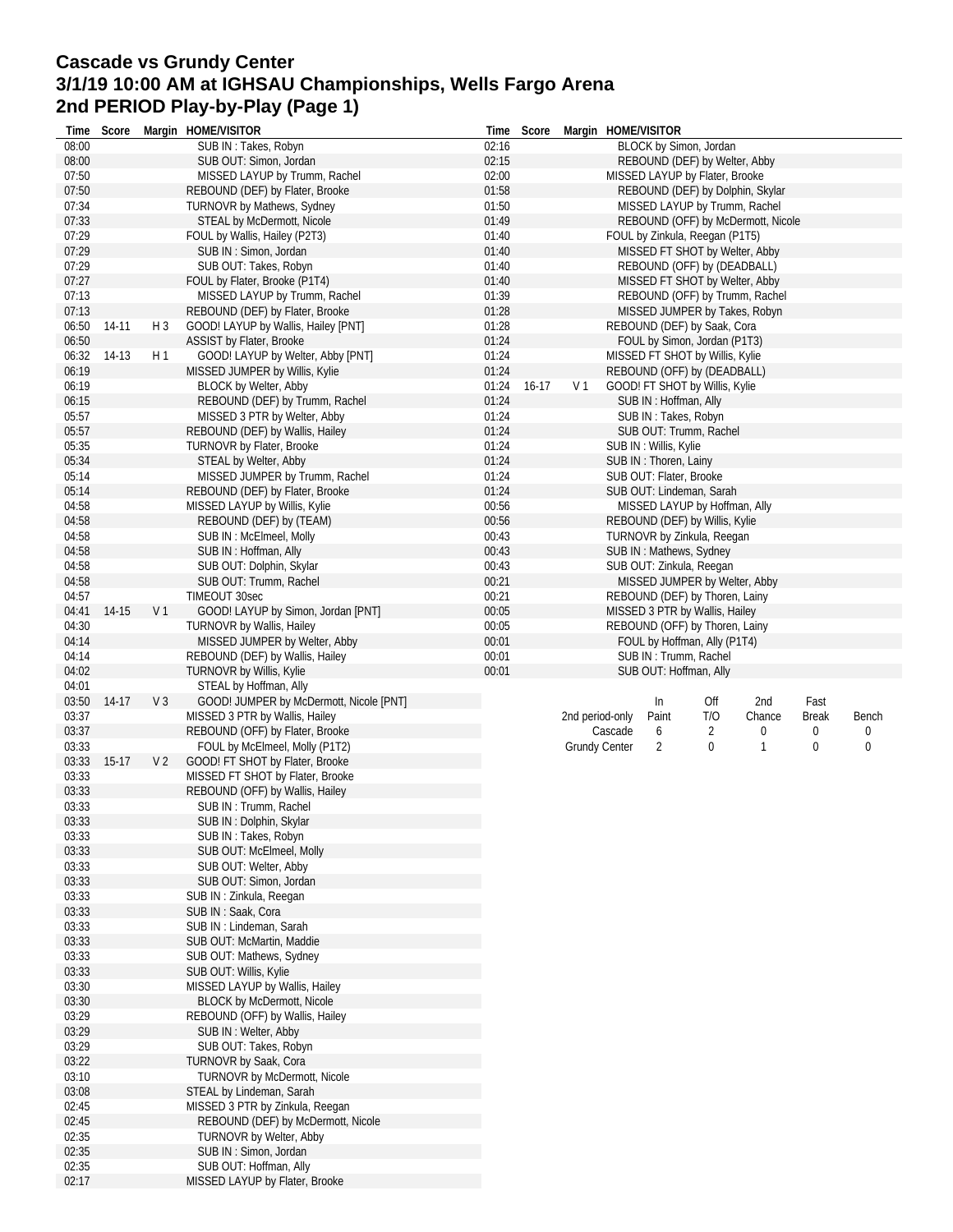## **Cascade vs Grundy Center 3/1/19 10:00 AM at IGHSAU Championships, Wells Fargo Arena 3rd PERIOD Play-by-Play (Page 1)**

|                | Time Score |                | Margin HOME/VISITOR                                                 |                | Time Score | Margin HOME/VISITOR  |                                  |                                                 |                              |                                    |              |       |
|----------------|------------|----------------|---------------------------------------------------------------------|----------------|------------|----------------------|----------------------------------|-------------------------------------------------|------------------------------|------------------------------------|--------------|-------|
| 07:46          |            |                | TURNOVR by Mathews, Sydney                                          | 03:26          |            |                      | ASSIST by Willis, Kylie          |                                                 |                              |                                    |              |       |
| 07:45          |            |                | STEAL by Welter, Abby                                               | 03:04          |            |                      |                                  |                                                 |                              | MISSED LAYUP by Dolphin, Skylar    |              |       |
| 07:27          | 16-19      | V <sub>3</sub> | GOOD! LAYUP by McDermott, Nicole [PNT]                              | 03:04          |            |                      |                                  |                                                 |                              | REBOUND (DEF) by Zinkula, Reegan   |              |       |
| 07:27          |            |                | FOUL by McMartin, Maddie (P1T1)                                     | 02:46          |            |                      | MISSED 3 PTR by Saak, Cora       |                                                 |                              |                                    |              |       |
| 07:27          | $16 - 20$  | V 4            | GOOD! FT SHOT by McDermott, Nicole                                  | 02:46          |            |                      |                                  |                                                 |                              | REBOUND (DEF) by Dolphin, Skylar   |              |       |
| 07:11          | 18-20      | V <sub>2</sub> | GOOD! LAYUP by Wallis, Hailey [PNT]                                 | 02:40          |            |                      |                                  |                                                 | TURNOVR by Dolphin, Skylar   |                                    |              |       |
| 07:11          |            |                | FOUL by Welter, Abby (P1T1)                                         | 02:30          |            |                      | MISSED 3 PTR by Zinkula, Reegan  |                                                 |                              |                                    |              |       |
| 07:11          |            |                | MISSED FT SHOT by Wallis, Hailey                                    | 02:30          |            |                      | REBOUND (OFF) by (TEAM)          |                                                 |                              |                                    |              |       |
| 07:11          |            |                | REBOUND (DEF) by Simon, Jordan                                      | 02:00          |            |                      |                                  |                                                 |                              | FOUL by McDermott, Nicole (P1T6)   |              |       |
| 06:53          |            |                | MISSED JUMPER by Dolphin, Skylar                                    | 02:00          | $31 - 24$  | H 7                  | GOOD! FT SHOT by Wallis, Hailey  |                                                 |                              |                                    |              |       |
| 06:53          |            |                | REBOUND (DEF) by Mathews, Sydney                                    | 02:00          | 32-24      | H 8                  | GOOD! FT SHOT by Wallis, Hailey  |                                                 |                              |                                    |              |       |
| 06:44          | $21 - 20$  | H1             | GOOD! 3 PTR by Wallis, Hailey                                       | 02:00          |            |                      |                                  | SUB IN: Hoffman, Ally                           |                              |                                    |              |       |
| 06:44          |            |                | ASSIST by Willis, Kylie                                             | 02:00          |            |                      |                                  |                                                 | SUB OUT: Trumm, Rachel       |                                    |              |       |
| 06:27          |            |                | TURNOVR by Trumm, Rachel                                            | 01:52          |            |                      |                                  |                                                 | TURNOVR by McDermott, Nicole |                                    |              |       |
| 06:24          |            |                | STEAL by Wallis, Hailey                                             | 01:51          |            |                      | STEAL by Thoren, Lainy           |                                                 |                              |                                    |              |       |
| 06:24          |            |                | FOUL by Welter, Abby (P2T2)                                         | 01:32          | $35 - 24$  | H 11                 | GOOD! 3 PTR by Wallis, Hailey    |                                                 |                              |                                    |              |       |
| 06:24          | 22-20      | H <sub>2</sub> | GOOD! FT SHOT by Flater, Brooke                                     | 01:32          |            |                      | ASSIST by Willis, Kylie          |                                                 |                              |                                    |              |       |
| 06:24          |            |                | MISSED FT SHOT by Flater, Brooke                                    | 01:19          |            |                      | FOUL by Saak, Cora (P1T3)        |                                                 |                              |                                    |              |       |
| 06:24<br>06:05 |            | T 1            | REBOUND (DEF) by Trumm, Rachel<br>GOOD! JUMPER by McDermott, Nicole | 01:19<br>01:19 |            |                      |                                  | SUB IN: Trumm, Rachel<br>SUB OUT: Simon, Jordan |                              |                                    |              |       |
| 05:48          | 22-22      |                | TURNOVR by Willis, Kylie                                            | 01:10          | $35 - 26$  | H 9                  |                                  |                                                 |                              | GOOD! JUMPER by Welter, Abby [PNT] |              |       |
| 05:47          |            |                | STEAL by Trumm, Rachel                                              | 00:59          |            |                      | <b>TURNOVR by Wallis, Hailey</b> |                                                 |                              |                                    |              |       |
| 05:42          |            |                | MISSED 3 PTR by Dolphin, Skylar                                     | 00:59          |            |                      |                                  | SUB IN: Simon, Jordan                           |                              |                                    |              |       |
| 05:42          |            |                | REBOUND (DEF) by Flater, Brooke                                     | 00:59          |            |                      |                                  |                                                 | SUB OUT: Trumm, Rachel       |                                    |              |       |
| 05:33          |            |                | FOUL by Simon, Jordan (P2T3)                                        | 00:59          |            |                      | SUB IN: McMartin, Maddie         |                                                 |                              |                                    |              |       |
| 05:33          | 23-22      | H1             | GOOD! FT SHOT by Wallis, Hailey                                     | 00:59          |            |                      | SUB OUT: Wallis, Hailey          |                                                 |                              |                                    |              |       |
| 05:33          | 24-22      | H <sub>2</sub> | GOOD! FT SHOT by Wallis, Hailey                                     | 00:48          |            |                      |                                  |                                                 |                              | MISSED JUMPER by Simon, Jordan     |              |       |
| 05:33          |            |                | SUB IN: Takes, Robyn                                                | 00:48          |            |                      | REBOUND (DEF) by Thoren, Lainy   |                                                 |                              |                                    |              |       |
| 05:33          |            |                | SUB IN: Hoffman, Ally                                               | 00:46          |            |                      |                                  | SUB IN: Trumm, Rachel                           |                              |                                    |              |       |
| 05:33          |            |                | SUB OUT: Dolphin, Skylar                                            | 00:46          |            |                      |                                  | SUB OUT: Hoffman, Ally                          |                              |                                    |              |       |
| 05:33          |            |                | SUB OUT: Trumm, Rachel                                              | 00:43          |            |                      | TURNOVR by McMartin, Maddie      |                                                 |                              |                                    |              |       |
| 05:33          |            |                | SUB IN: Thoren, Lainy                                               | 00:31          |            |                      |                                  |                                                 |                              | MISSED JUMPER by Simon, Jordan     |              |       |
| 05:33          |            |                | SUB OUT: Willis, Kylie                                              | 00:31          |            |                      | REBOUND (DEF) by (TEAM)          |                                                 |                              |                                    |              |       |
| 05:27          |            |                | FOUL by McMartin, Maddie (P2T2)                                     | 00:15          | $37-26$    | H 11                 |                                  |                                                 |                              | GOOD! JUMPER by Zinkula, Reegan    |              |       |
| 05:17          |            |                | TURNOVR by Takes, Robyn                                             | 00:02          |            |                      |                                  |                                                 | TURNOVR by McDermott, Nicole |                                    |              |       |
| 05:07          |            | H <sub>5</sub> | GOOD! 3 PTR by Mathews, Sydney                                      | 00:01          |            |                      | STEAL by Saak, Cora              |                                                 |                              |                                    |              |       |
|                | $27 - 22$  |                |                                                                     |                |            |                      |                                  |                                                 |                              |                                    |              |       |
| 05:07          |            |                | ASSIST by Thoren, Lainy                                             |                |            |                      |                                  |                                                 |                              |                                    |              |       |
| 04:51          |            |                | MISSED JUMPER by McDermott, Nicole                                  |                |            |                      |                                  | In                                              | Off                          | 2nd                                | Fast         |       |
| 04:51          |            |                | REBOUND (OFF) by Takes, Robyn                                       |                |            | 3rd period-only      |                                  | Paint                                           | T/O                          | Chance                             | <b>Break</b> | Bench |
| 04:48          |            |                | SUB IN: Dolphin, Skylar                                             |                |            |                      | Cascade                          | 6                                               | 3                            | 2                                  | 0            | 0     |
| 04:48          |            |                | SUB IN: Trumm, Rachel                                               |                |            | <b>Grundy Center</b> |                                  | 2                                               | 9                            | $\overline{2}$                     | 0            | 5     |
| 04:48          |            |                | SUB OUT: Welter, Abby                                               |                |            |                      |                                  |                                                 |                              |                                    |              |       |
| 04:48          |            |                | SUB OUT: Simon, Jordan                                              |                |            |                      |                                  |                                                 |                              |                                    |              |       |
| 04:37          | $27 - 24$  | $H_3$          | GOOD! LAYUP by McDermott, Nicole [PNT]                              |                |            |                      |                                  |                                                 |                              |                                    |              |       |
| 04:36          |            |                | TIMEOUT TEAM                                                        |                |            |                      |                                  |                                                 |                              |                                    |              |       |
| 04:36<br>04:36 |            |                | SUB IN: Welter, Abby<br>SUB OUT: Takes, Robyn                       |                |            |                      |                                  |                                                 |                              |                                    |              |       |
| 04:36          |            |                | SUB IN: Saak, Cora                                                  |                |            |                      |                                  |                                                 |                              |                                    |              |       |
| 04:36          |            |                | SUB IN: Zinkula, Reegan                                             |                |            |                      |                                  |                                                 |                              |                                    |              |       |
| 04:36          |            |                | SUB OUT: McMartin, Maddie                                           |                |            |                      |                                  |                                                 |                              |                                    |              |       |
| 04:36          |            |                | SUB OUT: Mathews, Sydney                                            |                |            |                      |                                  |                                                 |                              |                                    |              |       |
| 04:18          |            |                | MISSED 3 PTR by Thoren, Lainy                                       |                |            |                      |                                  |                                                 |                              |                                    |              |       |
| 04:18          |            |                | REBOUND (DEF) by Hoffman, Ally                                      |                |            |                      |                                  |                                                 |                              |                                    |              |       |
| 04:04          |            |                | MISSED JUMPER by Welter, Abby                                       |                |            |                      |                                  |                                                 |                              |                                    |              |       |
| 04:04          |            |                | REBOUND (DEF) by Wallis, Hailey                                     |                |            |                      |                                  |                                                 |                              |                                    |              |       |
| 03:57          |            |                | FOUL by Dolphin, Skylar (P1T4)                                      |                |            |                      |                                  |                                                 |                              |                                    |              |       |
| 03:55          |            |                | FOUL by Dolphin, Skylar (P2T5)                                      |                |            |                      |                                  |                                                 |                              |                                    |              |       |
| 03:55          |            |                | MISSED FT SHOT by Flater, Brooke                                    |                |            |                      |                                  |                                                 |                              |                                    |              |       |
| 03:55          |            |                | REBOUND (OFF) by (DEADBALL)                                         |                |            |                      |                                  |                                                 |                              |                                    |              |       |
| 03:55          |            |                | MISSED FT SHOT by Flater, Brooke                                    |                |            |                      |                                  |                                                 |                              |                                    |              |       |
| 03:55          |            |                | REBOUND (DEF) by (DEADBALL)                                         |                |            |                      |                                  |                                                 |                              |                                    |              |       |
| 03:55          |            |                | TIMEOUT 30sec<br>SUB IN: Simon, Jordan                              |                |            |                      |                                  |                                                 |                              |                                    |              |       |
| 03:55<br>03:55 |            |                | SUB OUT: Hoffman, Ally                                              |                |            |                      |                                  |                                                 |                              |                                    |              |       |
| 03:55          |            |                | SUB IN: Willis, Kylie                                               |                |            |                      |                                  |                                                 |                              |                                    |              |       |
| 03:55          |            |                | SUB OUT: Flater, Brooke                                             |                |            |                      |                                  |                                                 |                              |                                    |              |       |
| 03:41          |            |                | MISSED JUMPER by McDermott, Nicole                                  |                |            |                      |                                  |                                                 |                              |                                    |              |       |
| 03:41<br>03:26 | 30-24      | H 6            | REBOUND (DEF) by Saak, Cora<br>GOOD! 3 PTR by Zinkula, Reegan       |                |            |                      |                                  |                                                 |                              |                                    |              |       |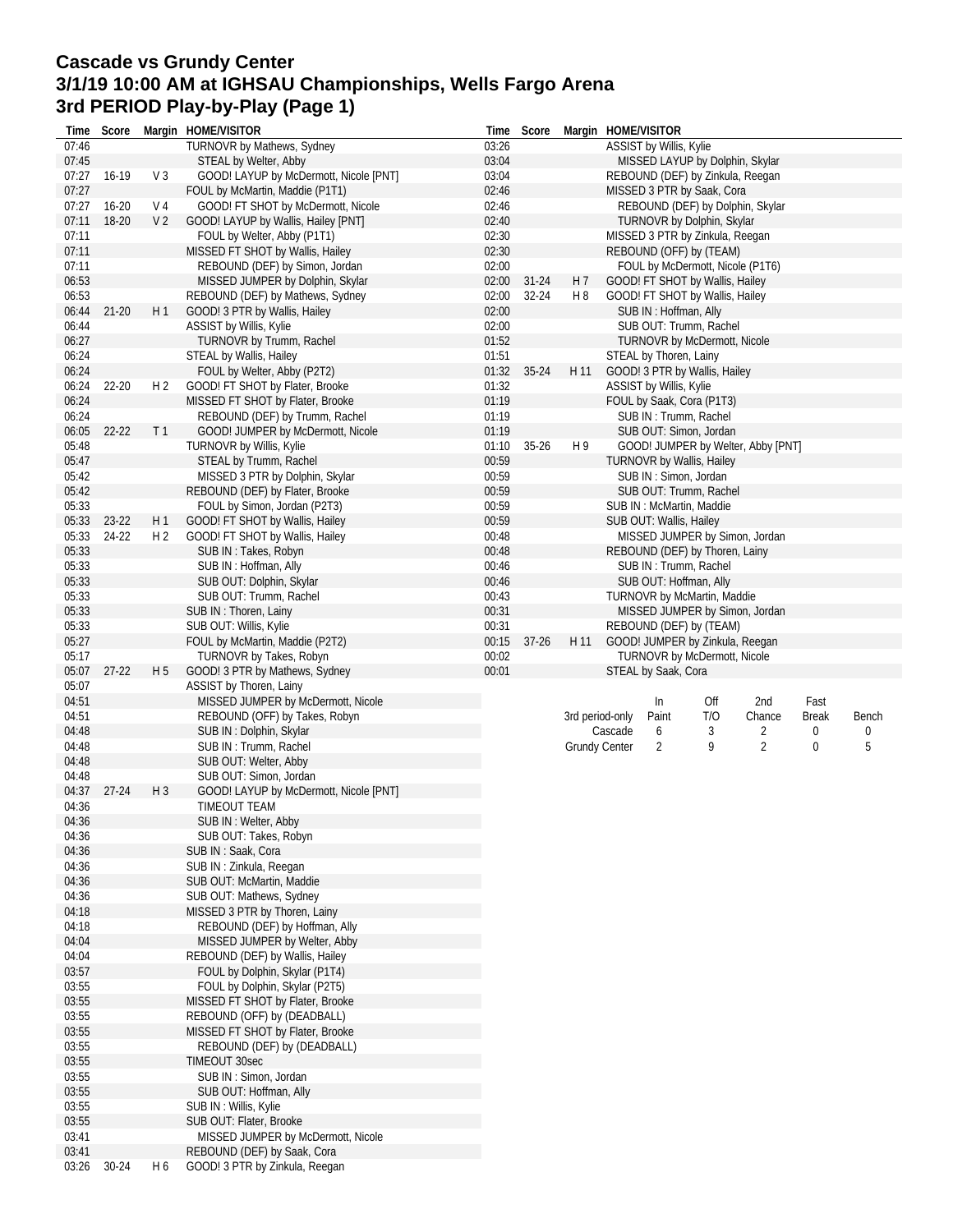# **Cascade vs Grundy Center 3/1/19 10:00 AM at IGHSAU Championships, Wells Fargo Arena 4th PERIOD Play-by-Play (Page 1)**

| Time           | Score |      | Margin HOME/VISITOR                                     |                | Time Score  |                | Margin HOME/VISITOR                                       |
|----------------|-------|------|---------------------------------------------------------|----------------|-------------|----------------|-----------------------------------------------------------|
| 08:00          |       |      | SUB IN: Thoren, Lainy                                   | 03:38          |             |                | SUB IN: Hoffman, Ally                                     |
| 08:00          |       |      | SUB IN: Zinkula, Reegan                                 | 03:38          |             |                | SUB OUT: Dolphin, Skylar                                  |
| 08:00          |       |      | SUB OUT: Mathews, Sydney                                | 03:32          |             |                | MISSED LAYUP by Welter, Abby                              |
| 08:00          |       |      | SUB OUT: Willis, Kylie                                  | 03:32          |             |                | REBOUND (DEF) by Thoren, Lainy                            |
| 07:51          |       |      | <b>TURNOVR by McDermott, Nicole</b>                     | 03:30          |             |                | FOUL by Welter, Abby (P4T9)                               |
| 07:50          |       |      | STEAL by Wallis, Hailey                                 | 03:30          |             |                | MISSED FT SHOT by Thoren, Lainy                           |
| 07:45          | 40-26 | H 14 | GOOD! 3 PTR by Wallis, Hailey                           | 03:30          |             |                | REBOUND (DEF) by McDermott, Nicole                        |
| 07:27          |       |      | MISSED 3 PTR by Simon, Jordan                           | 03:30          |             |                | SUB IN: Dolphin, Skylar                                   |
| 07:27          |       |      | REBOUND (OFF) by McDermott, Nicole                      | 03:30          |             |                | SUB OUT: Trumm, Rachel                                    |
| 07:24          | 40-28 | H 12 | GOOD! LAYUP by McDermott, Nicole [PNT]                  | 03:29          |             |                | FOUL by Flater, Brooke (P3T9)                             |
| 07:24          |       |      | FOUL by Thoren, Lainy (P1T4)                            | 03:29          | 44-35       | H 9            | GOOD! FT SHOT by McDermott, Nicole                        |
| 07:24          | 40-29 | H 11 | GOOD! FT SHOT by McDermott, Nicole                      | 03:29          | 44-36       | H <sub>8</sub> | GOOD! FT SHOT by McDermott, Nicole                        |
| 07:14          |       |      | SUB IN: Willis, Kylie                                   | 03:29          |             |                | SUB IN: Trumm, Rachel                                     |
| 07:14          |       |      | SUB OUT: Thoren, Lainy                                  | 03:29          |             |                | SUB OUT: Welter, Abby                                     |
| 07:12          |       |      | MISSED 3 PTR by Zinkula, Reegan                         | 03:25          |             |                | FOUL by Simon, Jordan (P3T10)                             |
| 07:12          |       |      | BLOCK by Simon, Jordan                                  | 03:25          | 45-36       | H 9            | GOOD! FT SHOT by Wallis, Hailey                           |
| 07:11          |       |      | REBOUND (DEF) by McDermott, Nicole                      | 03:25          | 46-36       | H 10           | GOOD! FT SHOT by Wallis, Hailey                           |
| 07:06          |       |      | MISSED LAYUP by Dolphin, Skylar                         | 03:25          |             |                | SUB IN: Welter, Abby                                      |
| 07:06          |       |      | REBOUND (DEF) by McMartin, Maddie                       | 03:25          |             |                | SUB OUT: Trumm, Rachel                                    |
| 06:46          |       |      | MISSED JUMPER by Willis, Kylie                          | 03:25          |             |                | SUB IN: Willis, Kylie                                     |
| 06:46          |       |      | BLOCK by Dolphin, Skylar                                | 03:25          |             |                | SUB OUT: Flater, Brooke                                   |
| 06:45          |       |      | REBOUND (OFF) by Flater, Brooke                         |                | 03:12 46-38 | H <sub>8</sub> | GOOD! LAYUP by Welter, Abby [PNT]                         |
| 06:43          | 42-29 | H 13 | GOOD! JUMPER by Flater, Brooke                          | 02:54          |             |                | <b>TURNOVR by Willis, Kylie</b>                           |
| 06:29          |       |      | MISSED JUMPER by Welter, Abby                           | 02:46          | 46-40       | H <sub>6</sub> | GOOD! JUMPER by McDermott, Nicole                         |
| 06:29          |       |      | REBOUND (DEF) by Zinkula, Reegan                        | 02:44          |             |                | FOUL by Thoren, Lainy (P2T10)                             |
| 06:27          |       |      | TURNOVR by Zinkula, Reegan                              | 02:44          | 46-41       | H <sub>5</sub> |                                                           |
|                |       |      |                                                         |                |             |                | GOOD! FT SHOT by McDermott, Nicole                        |
| 06:27          |       |      | STEAL by McDermott, Nicole                              | 02:44          | 46-42       | H 4            | GOOD! FT SHOT by McDermott, Nicole                        |
| 06:27          |       |      | SUB IN: Mathews, Sydney                                 | 02:44          |             |                | SUB IN: Trumm, Rachel                                     |
| 06:27          |       |      | SUB OUT: Zinkula, Reegan                                | 02:44          |             |                | SUB OUT: Simon, Jordan                                    |
| 06:19          |       |      | FOUL by Mathews, Sydney (P1T5)                          | 02:44          |             |                | SUB IN : Flater, Brooke                                   |
| 06:19          | 42-30 | H 12 | GOOD! FT SHOT by McDermott, Nicole                      | 02:44          |             |                | SUB OUT: Thoren, Lainy                                    |
| 06:19          | 42-31 | H 11 | GOOD! FT SHOT by McDermott, Nicole                      | 02:26          |             |                | SUB IN: McMartin, Maddie                                  |
| 06:19          |       |      | SUB IN: Takes, Robyn                                    | 02:26          |             |                | SUB OUT: Saak, Cora                                       |
| 06:19          |       |      | SUB OUT: McDermott, Nicole                              | 02:19          |             |                | TIMEOUT TEAM                                              |
| 06:02          |       |      | TURNOVR by Willis, Kylie                                | 02:19          |             |                | SUB IN: Simon, Jordan                                     |
| 06:02          |       |      | SUB IN: McDermott, Nicole                               | 02:19          |             |                | SUB OUT: Hoffman, Ally                                    |
| 06:02          |       |      | SUB OUT: Takes, Robyn                                   | 02:16          |             |                | TURNOVR by McDermott, Nicole                              |
| 05:48          |       |      | TURNOVR by Simon, Jordan                                | 02:15          |             |                | STEAL by McDermott, Nicole                                |
| 05:47          |       |      | STEAL by Flater, Brooke                                 | 01:55          |             |                | MISSED LAYUP by Trumm, Rachel                             |
| 05:33          |       |      | MISSED LAYUP by Willis, Kylie                           | 01:55          |             |                | REBOUND (DEF) by Willis, Kylie                            |
| 05:33          |       |      | REBOUND (DEF) by Welter, Abby                           | 01:55          |             |                | FOUL by Dolphin, Skylar (P4T11)                           |
| 05:22          |       |      | FOUL by McMartin, Maddie (P3T6)                         | 01:55          | $47 - 42$   | H 5            | GOOD! FT SHOT by Mathews, Sydney                          |
| 05:22          |       |      | TIMEOUT TEAM                                            | 01:55          | 48-42       | H 6            | GOOD! FT SHOT by Mathews, Sydney                          |
| 05:21          |       |      | SUB IN: Hoffman, Ally                                   | 01:55          |             |                | SUB IN: Hoffman, Ally                                     |
| 05:21          |       |      | SUB OUT: Simon, Jordan                                  | 01:55          |             |                | SUB OUT: Trumm, Rachel                                    |
| 05:21          |       |      | SUB IN: Saak, Cora                                      |                | 01:49 48-44 | H 4            | GOOD! LAYUP by Dolphin, Skylar [PNT]                      |
| 05:21          |       |      | SUB OUT: McMartin, Maddie                               | 01:49          |             |                | ASSIST by Hoffman, Ally                                   |
| 05:16          | 42-34 | H 8  | GOOD! 3 PTR by Dolphin, Skylar                          | 01:43          |             |                | FOUL by Dolphin, Skylar (P5T12)                           |
| 05:16          |       |      | ASSIST by McDermott, Nicole                             | 01:43          | 49-44       | H <sub>5</sub> | GOOD! FT SHOT by McMartin, Maddie                         |
| 04:56          |       |      | MISSED JUMPER by Flater, Brooke                         | 01:43          | 50-44       | H <sub>6</sub> | GOOD! FT SHOT by McMartin, Maddie                         |
| 04:56          |       |      | REBOUND (DEF) by Hoffman, Ally                          | 01:43          |             |                | SUB IN: Trumm, Rachel                                     |
| 04:50          |       |      | TURNOVR by Hoffman, Ally                                | 01:43          |             |                | SUB OUT: Dolphin, Skylar                                  |
| 04:49          |       |      | STEAL by Mathews, Sydney                                | 01:34          |             |                | MISSED JUMPER by Simon, Jordan                            |
| 04:12          |       |      | FOUL by Welter, Abby (P3T7)                             | 01:34          |             |                | REBOUND (DEF) by Wallis, Hailey                           |
| 04:12          | 43-34 | H 9  | GOOD! FT SHOT by Flater, Brooke                         | 01:31          |             |                | FOUL by Simon, Jordan (P4T13)                             |
| 04:12          | 44-34 | H 10 | GOOD! FT SHOT by Flater, Brooke                         | 01:31          | 51-44       | H 7            | GOOD! FT SHOT by Wallis, Hailey                           |
| 04:12          |       |      | SUB IN: Simon, Jordan                                   | 01:31          |             |                | MISSED FT SHOT by Wallis, Hailey                          |
| 04:12          |       |      | SUB OUT: Hoffman, Ally                                  | 01:31          |             |                | REBOUND (DEF) by Hoffman, Ally                            |
| 04:12          |       |      | SUB IN: Thoren, Lainy                                   | 01:31          |             |                | SUB IN: Zinkula, Reegan                                   |
|                |       |      |                                                         |                |             |                |                                                           |
| 04:12<br>03:59 |       |      | SUB OUT: Willis, Kylie<br>FOUL by Flater, Brooke (P2T7) | 01:31<br>01:19 |             |                | SUB OUT: Mathews, Sydney<br>MISSED 3 PTR by Trumm, Rachel |
|                |       |      |                                                         |                |             |                |                                                           |
| 03:59          |       |      | MISSED FT SHOT by Welter, Abby                          | 01:19          |             |                | REBOUND (DEF) by Wallis, Hailey                           |
| 03:59          |       |      | REBOUND (DEF) by Flater, Brooke                         | 01:14          |             |                | FOUL by Trumm, Rachel (P2T14)                             |
| 03:43          |       |      | FOUL by Dolphin, Skylar (P3T8)                          | 01:14          | 52-44       | $H_8$          | GOOD! FT SHOT by Wallis, Hailey                           |
| 03:43          |       |      | MISSED FT SHOT by Wallis, Hailey                        | 01:14          | 53-44       | H 9            | GOOD! FT SHOT by Wallis, Hailey                           |
| 03:43          |       |      | REBOUND (DEF) by Simon, Jordan                          | 01:14          |             |                | SUB IN: Hoffman, Jess                                     |
| 03:38          |       |      | FOUL by Wallis, Hailey (P3T8)                           | 01:14          |             |                | SUB OUT: Trumm, Rachel                                    |
| 03:38          |       |      | MISSED FT SHOT by Simon, Jordan                         | 01:14          |             |                | SUB IN: Saak, Cora                                        |
| 03:38          |       |      | REBOUND (OFF) by Welter, Abby                           | 01:14          |             |                | SUB OUT: Zinkula, Reegan                                  |
|                |       |      |                                                         | 01:08          |             |                | FOUL by Flater, Brooke (P4T11)                            |